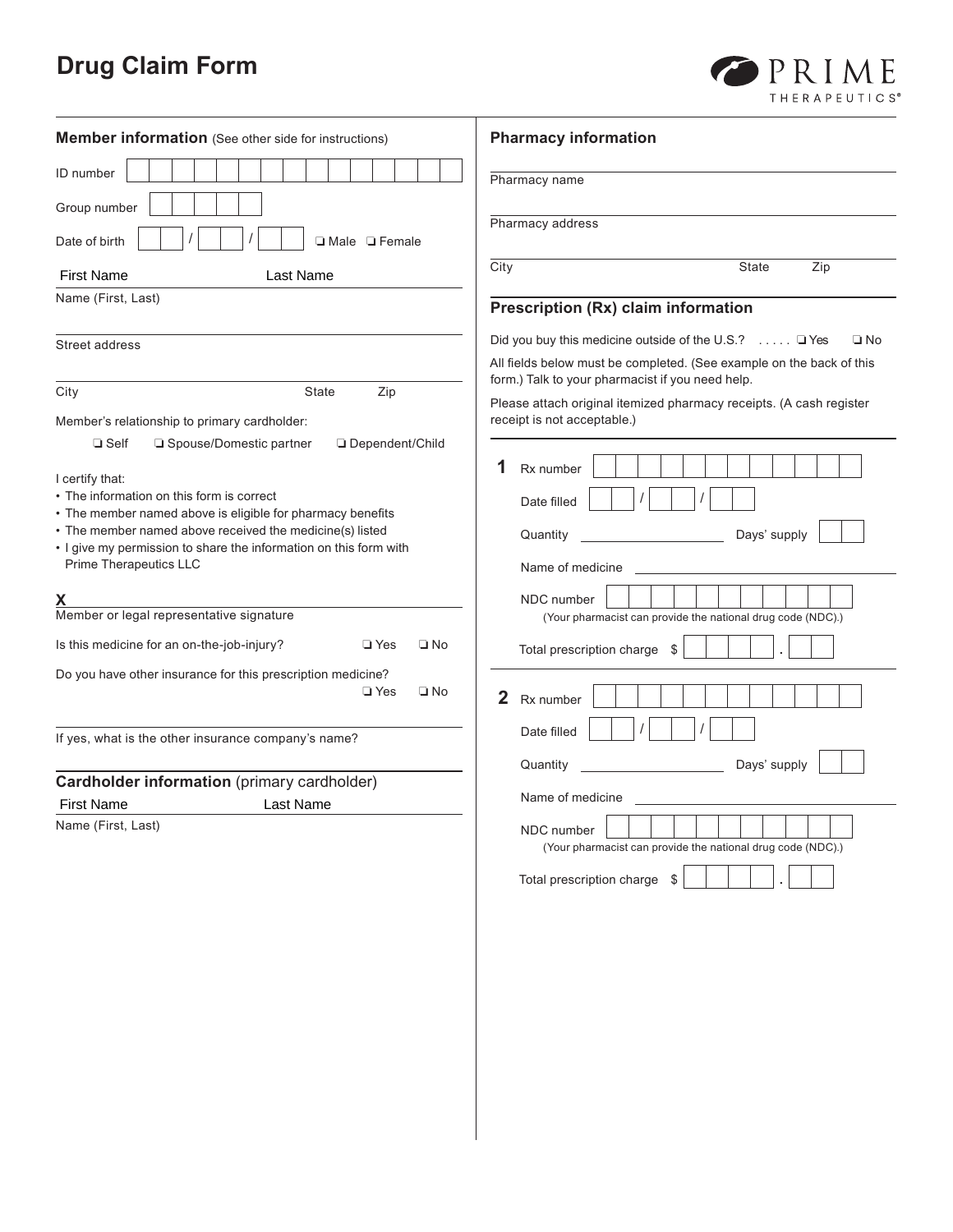#### **Instructions**

- 1. Use a separate claim form for each member. All information provided on or attached to this claim form must be for the same person.
- 2. Attach original itemized pharmacy receipts provided with your prescription. Be sure that all the required information is visible (staple to the top of the form, if necessary). Note: your claim will be sent back if required information is missing.

#### **Required information**

- Member name
- ID number • Group number

• Date of birth

- Quantity • Date filled
	- • Rx number
	- - Days' supply
	- All compound drug information (if applicable)
- Total charge • Drug name and NDC number

• Pharmacy name and address

| <b>EXAMPLE</b>                                              |  |  |  |  |
|-------------------------------------------------------------|--|--|--|--|
| 8<br>6<br>4<br>Rx number                                    |  |  |  |  |
| $\overline{\mathcal{L}}$<br>6<br>Date filled                |  |  |  |  |
| 3<br>30<br>Days' supply<br>Quantity                         |  |  |  |  |
| "Drug Name"<br>Name of medicine                             |  |  |  |  |
| 3<br>2<br>5<br>3<br>4<br>NDC number<br>6                    |  |  |  |  |
| (Your pharmacist can provide the national drug code (NDC).) |  |  |  |  |
| 2<br>4<br>5<br>Total prescription charge<br>\$              |  |  |  |  |
|                                                             |  |  |  |  |

#### **Questions?**

- You can call the number on the back of your member ID card
- 3. Keep a copy of this form and pharmacy receipts for your records. Send the original form and pharmacy receipts to:

Prime Therapeutics Mail route: Commercial PO Box 25136 Lehigh Valley, PA 18002-5136

Is this prescription claim for a compound medicine? ❏ Yes ❏ No

Note: If yes, ask your pharmacist to complete the information below.

#### **Compound Information**

Please enter all information for each drug used.

#### **Compound Prescriptions**

For pharmacy use only

| NDC Number | Drug Ingredient | Quantity | Charge |
|------------|-----------------|----------|--------|
|            |                 |          |        |
|            |                 |          |        |
|            |                 |          |        |
|            |                 |          |        |
|            |                 |          |        |
|            |                 |          |        |
|            |                 |          |        |

| <b>Rx 1</b>                                                     | Rx <sub>2</sub>                                                 |
|-----------------------------------------------------------------|-----------------------------------------------------------------|
| <b>Attach original itemized</b>                                 | <b>Attach original itemized</b>                                 |
| pharmacy receipts here                                          | pharmacy receipts here                                          |
| All required information must be visible<br>(see step 2 above). | All required information must be visible<br>(see step 2 above). |
| Keep a copy of this form and your receipt(s) for your records.  | Keep a copy of this form and your receipt(s) for your records.  |

**Fraud Prevention Regulation:** Any person who knowingly and with intent to defraud any health plan or other person files an application for insurance or statement of claim containing any materially false information or conceals for the purpose of misleading, information concerning any fact material thereto commits a fraudulent health plan act, which is a crime and subjects such person to criminal and civil penalties.

Prime Therapeutics LLC is an independent company that provides pharmacy benefit management services.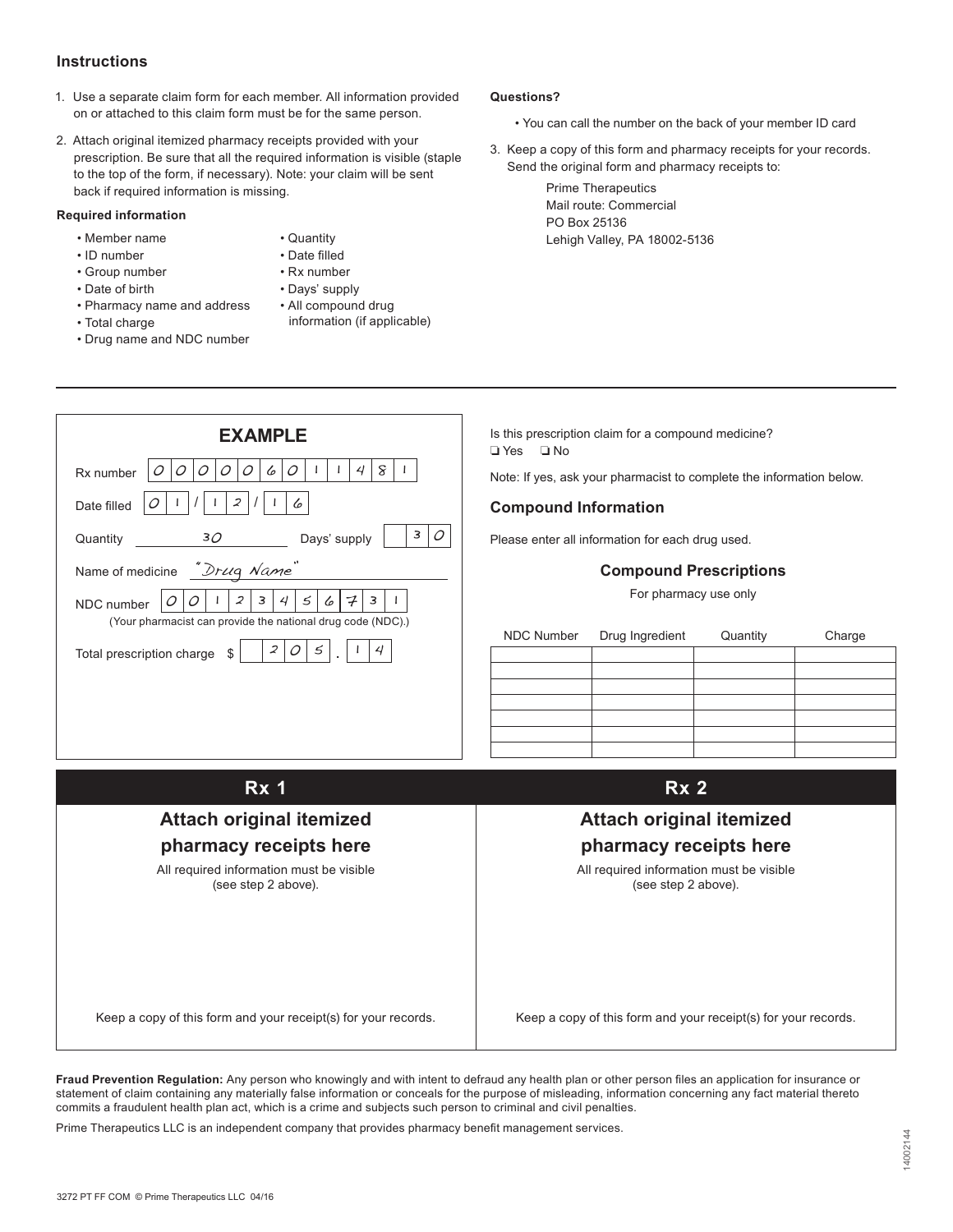

## **Non-Discrimination and Accessibility Notice**

### **Discrimination is Against the Law**

- Blue Cross and Blue Shield of North Carolina ("BCBSNC") complies with applicable Federal civil rights laws and does not discriminate on the basis of race, color, national origin, age, disability, or sex.
- BCBSNC does not exclude people or treat them differently because of race, color, national origin, age, disability, or sex.

BCBSNC:

- Provides free aids and services to people with disabilities to communicate effectively with us, such as:
	- Qualified interpreters
	- Written information in other formats (large print, audio, accessible electronic formats, other formats)
- **Provides free language services to people whose primary language is not English, such as:** 
	- Qualified interpreters
	- Information written in other languages
- If you need these services, contact Customer Service **1-888-206-4697**, TTY and TDD, call **1-800-442-7028**.
- If you believe that BCBSNC has failed to provide these services or discriminated in another way on the basis of race, color, national origin, age, disability, or sex, you can file a grievance with:
	- ▶ BCBSNC, PO Box 2291, Durham, NC 27702, Attention: Civil Rights Coordinator- Privacy, Ethics & Corporate Policy Office, Telephone **919-765-1663**, Fax **919-287-5613**, TTY **1-888-291-1783** [civilrightscoordinator@bcbsnc.com](mailto:civilrightscoordinator@bcbsnc.com)
- You can file a grievance in person or by mail, fax, or email. If you need help filing a grievance, Civil Rights Coordinator - Privacy, Ethics & Corporate Policy Office is available to help you.
- You can also file a civil rights complaint with the U.S. Department of Health and Human Services, Office for Civil Rights, electronically through the Office for Civil Rights Complaint Portal, available at *https://ocrportal.hhs.gov/ocr/portal/lobby.jsf,* or by mail or phone at: U.S. Department of Health and Human Services 200 Independence Avenue, SW Room 509F, HHH Building Washington, D.C. 20201 **1-800-368-1019, 800-537-7697** (TDD). Complaint forms are available at *[http://www.hhs.gov/ocr/office/file/index.html.](http://www.hhs.gov/ocr/office/file/index.html)*
- This Notice and/or attachments may have important information about your application or coverage through BCBSNC. Look for key dates. You may need to take action by certain deadlines to keep your health coverage or help with costs. You have the right to get this information and help in your language at no cost. Call Customer Service **1-888-206-4697**.